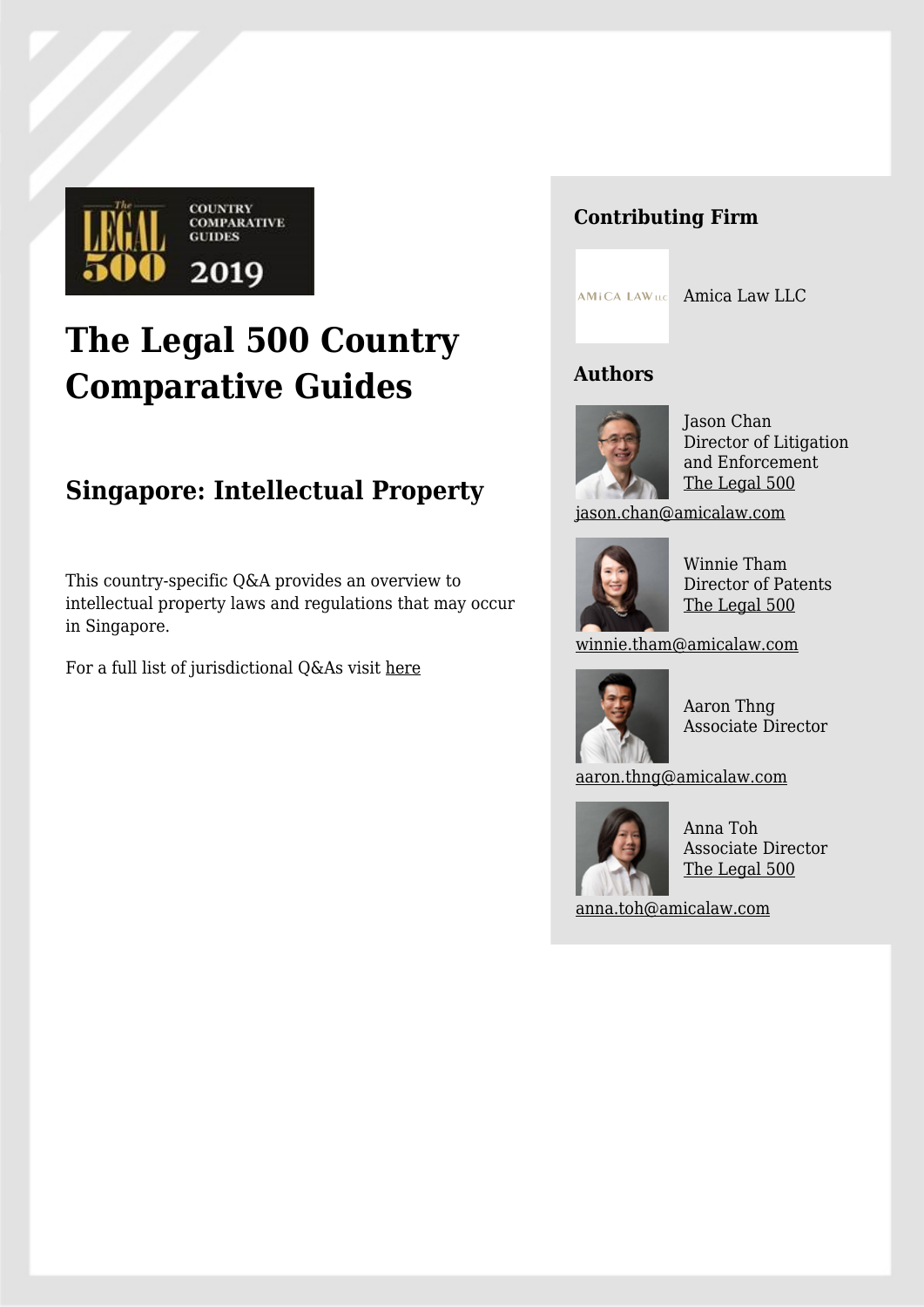1. **What different types of intellectual property rights exist to protect: (a) Inventions (e.g. patents, supplementary protection certificates, rights in trade secrets, confidential information and/or know-how); (b) Brands (e.g. trade marks, cause of action in passing off, rights to prevent unfair competition, association marks, certification marks, hallmarks, designations of origin, geographical indications, traditional speciality guarantees); (c) Other creations, technology and proprietary interests (e.g. copyright, design rights, semiconductor topography rights, plant varieties, database rights, rights in trade secrets, confidential information and/or know-how).**

The main categories of intellectual property rights in Singapore are:

- 1. Patent rights to protect inventions that are novel, inventive and industrially applicable;
- 2. Rights in confidential information;
- 3. Industrial design rights to protect features of shape, configuration, colours, pattern or ornament applied to an article or non-physical product;
- 4. Trade mark rights to protect indications of trade origin, both registered and unregistered, including collective and certification marks and including through the tort of passing off;
- 5. Rights in geographical indications ("GIs");
- 6. Copyright which could subsist in literary, dramatic, musical and artistic works, and ancillary works such as sound recordings, television broadcasts and cinematograph films;
- 7. Rights in layout designs of integrated circuits;
- 8. Plant varieties protection.

# 2. **What is the duration of each of these intellectual property rights? What procedures exist to extend the life of registered rights in appropriate circumstances?**

- 1. **Patent rights** up to 20 years from the date of filing, subject to payment of annual renewal fees starting from the end of the fourth year from the date of filing. An application may be made to extend the patent term in exceptional circumstances, for example if there was an unreasonable delay in the grant of the patent, or a delay in the grant of marketing approval for a pharmaceutical product.
- 2. **Confidential information** until the information ceases to be confidential.
- 3. **Industrial design rights** up to 15 years from the date of filing. This is divided into an initial period of 5 years, and two further periods of 5 years each upon application and payment of fees.
- 4. **Trade mark rights** indefinite, subject to payment of renewal fees every 10 years for registered trade marks.
- 5. **Geographical indications** indefinite, subject to payment of renewal fees every 10 years for registered GIs.
- 6. **Copyright** different durations apply for different types of copyrighted works. Generally for literary, dramatic, musical or artistic works, the life of the author plus 70 years after the end of the calendar year in which the author died.
- 7. **Layout designs of integrated circuits** 10 years if it is first commercially exploited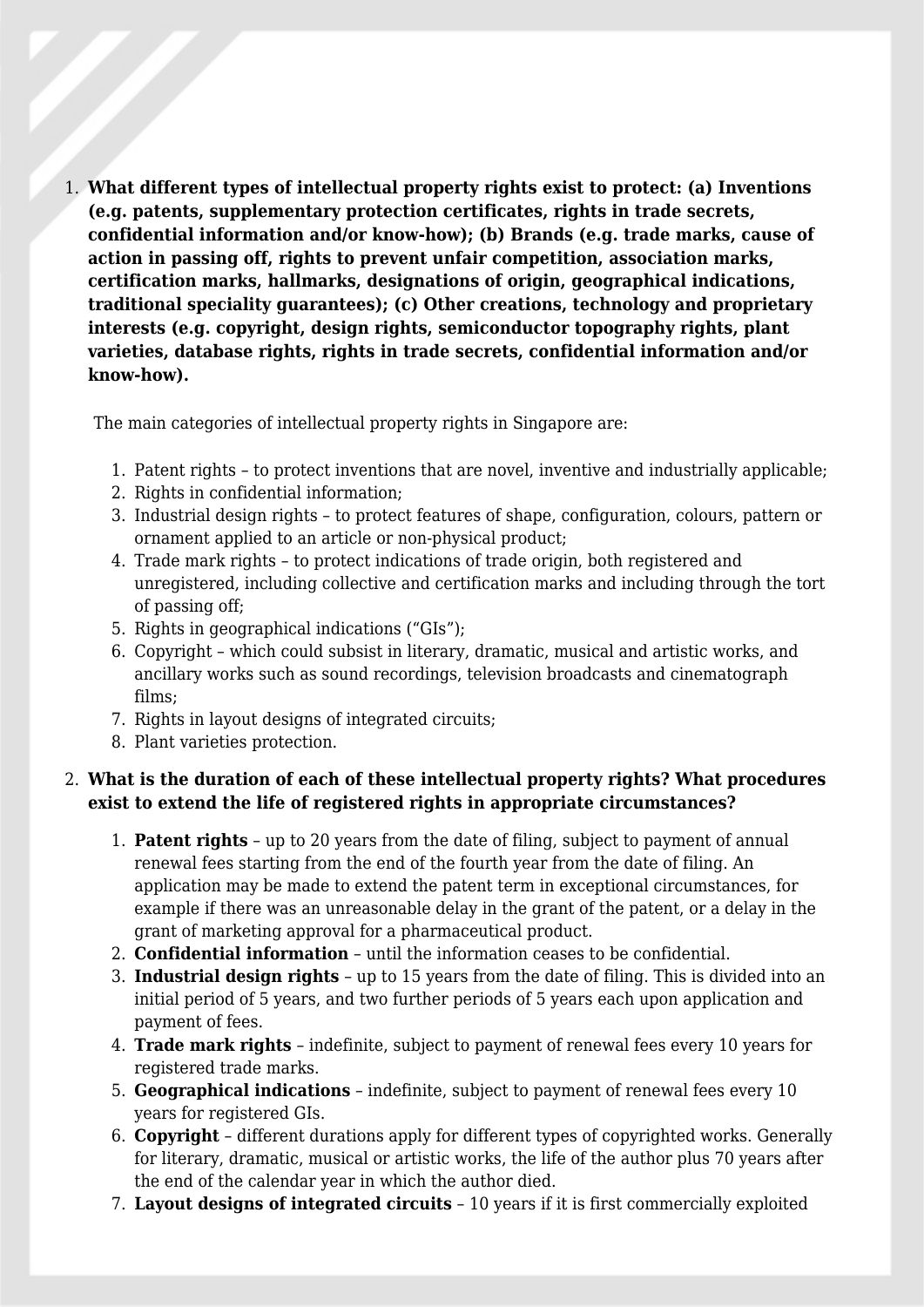within 5 years after the calendar year of its creation; otherwise, up to 15 years after the calendar year of its creation.

8. **Plant varieties protection** – up to 25 years from the date of grant of protection, subject to annual payment of renewal fees.

# 3. **Who is the first owner of each of these intellectual property rights and is this different for rights created in the course of employment or under a commission?**

- 1. **Patent rights** the inventor, or a person who was entitled to the property in the invention by virtue of any law or an agreement entered into before the invention was made. Inventions created in the course of employment generally belong to the employer, unless otherwise agreed by the parties. There is no special treatment for inventions made under commission.
- 2. **Confidential information** generally, the originator of the confidential information.
- 3. **Industrial design rights** the designer. Designs created in the course of employment generally belong to the employer, unless otherwise agreed by the parties. In case of designs generated by computer such that there is no human designer, the person by whom the arrangements necessary for the creation of the design are made is deemed to be the designer.
- 4. **Trade mark rights** for registered trade marks, prima facie, the registrant; for unregistered trade marks, the first user in Singapore.
- 5. **Geographical indications** the entitlement to file for registration of a GI is given to a producer of the relevant goods in the geographical area specified, an association of such producers, or a competent authority having responsibility for the relevant GI.
- 6. **Copyright** generally, for literary, dramatic, musical and artistic works, the author.
- 7. **Layout designs of integrated circuits** the creator of the layout design. Layout designs created in pursuance of a commission are owned by the commissioner, and those created in the course of employment are owned by the employer.
- 8. **Plant varieties protection** an application for the grant of protection for a plant variety must be made by the person who bred, or discovered and developed, that variety. Plant varieties bred, or discovered and developed, in the course of employment belong to the employer.

#### 4. **Which of the intellectual property rights described above are registered rights?**

Rights in patents, industrial designs, trade marks, GIs of certain categories of goods, and plant varieties may be registered.

#### 5. **Who can apply for registration of these intellectual property rights and, briefly, what is the procedure for registration?**

Generally, the owner of those rights or its successor in title can apply for registration.

Registration procedure for trade marks, GIs and plant varieties follows the basic formula of the filing of an application, the examination of that application by the Registry, and upon acceptance, publication for third parties to raise objections or oppositions. Registration will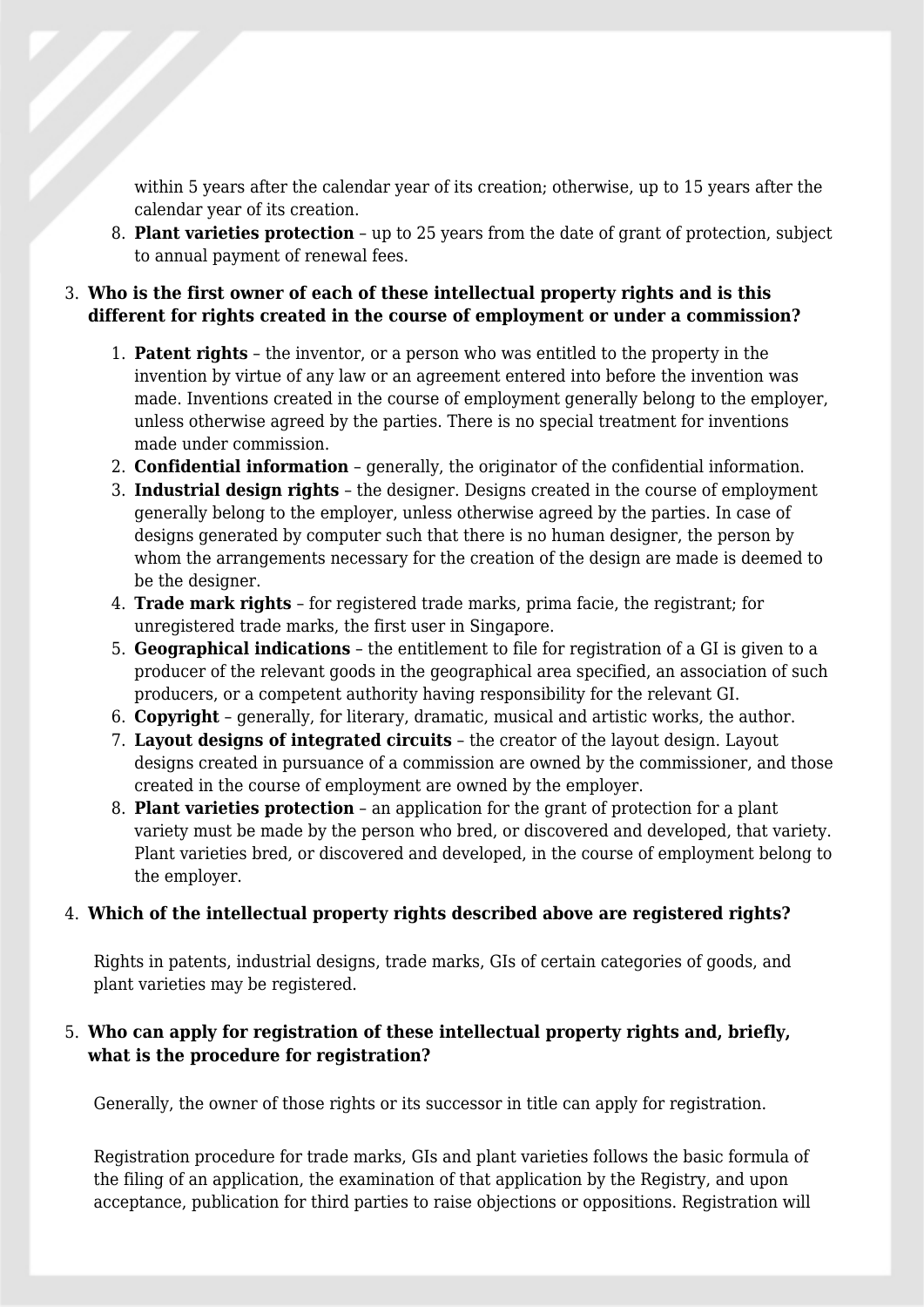be granted where no objections or oppositions are sustained.

For patents, applications can be made directly to the Intellectual Property Office of Singapore (IPOS), or through the Patent Cooperation Treaty (PCT) National Phase Entry route.

- $\circ$  In the former, domestic route, an application is filed with IPOS, undergoes a formalities examination before publication, and a substantive examination thereafter.
- $\circ$  In the latter route, a PCT application is filed at the International Bureau of WIPO or IPOS and examined by an International Searching Authority before it is published. The applicant then has to request for entry into National Phase in Singapore, where it will undergo substantive examination.

For both routes, once all issues raised in substantive examination have been resolved, a certificate of grant must be requested to obtain registration.

For industrial design applications, registration is granted after a formalities examination only. Thereafter, the design is published and third parties have the opportunity to contest the registration.

#### 6. **How long does the registration procedure usually take?**

- 1. **Patent rights** at least 12 months, depending on many factors such as the application route selected, type of examination requested and how quickly the applicant files examination requests and responds to patent office correspondence.
- 2. **Industrial design rights** 4-6 months.
- 3. **Trade mark rights** 9-11 months.
- 4. **Geographical indications** 9-11 months.
- 5. **Plant varieties protection** 24-36 months.

#### 7. **Do third parties have the right to take part in or comment on the registration process?**

Yes, a registration may be disputed, usually through the filing of pre-grant oppositions, postgrant cancellation, invalidation and/or revocation actions. The availability and specific procedures for such actions will depend on the right at issue. Patents and industrial design rights do not allow pre-grant oppositions.

#### 8. **What (if any) steps can the applicant take if registration is refused?**

During the application process, the applicant is given the opportunity to address any grounds for refusal that may be raised by the Registrar. If the Registrar maintains a decision to refuse registration, the applicant can appeal the decision to the High Court.

#### 9. **What are the current application and renewal fees for each of these intellectual**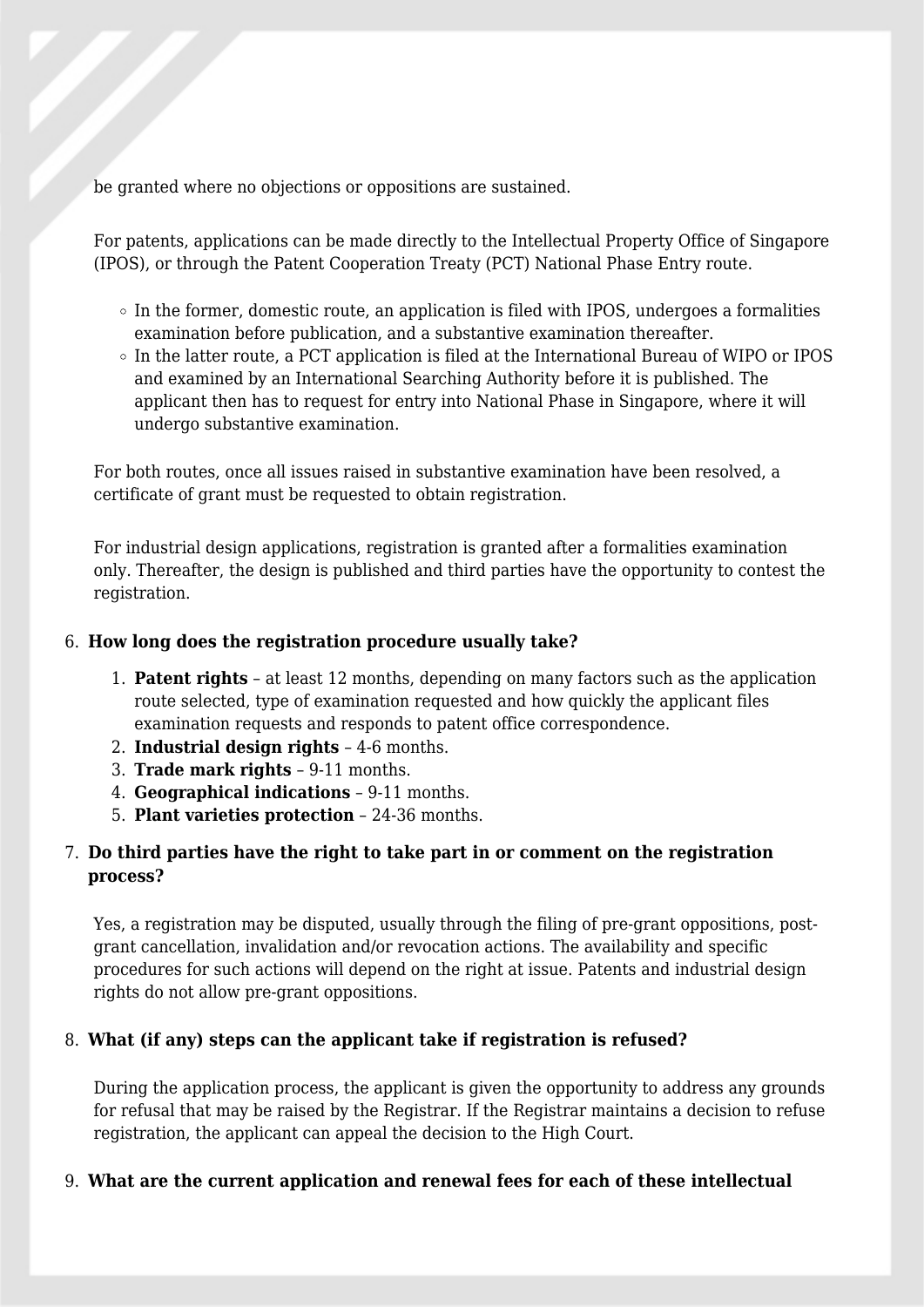#### **property rights?**

#### 1. **Patent rights**:

- Application fees: S\$160 for a domestic application, \$200 for a national phase application;
- Renewal fees: starts at S\$140 per year for the 5th to 7th years of the patent, and increases every three years up to S\$970 for the 20th year of the patent.

#### 2. **Industrial design rights**:

- Application fees: S\$250 per design;
- Extension fees: S\$220 for the first 5-year period, S\$330 for the second 5-year period.

#### 3. **Trade mark rights**:

- Application fees: S\$341 per class (S\$240 per class if the specifications comply fully with the IPOS list of pre-approved items);
- Renewal fees: S\$ 380 per class.

#### 4. **Geographical indications**:

- Application fees: S\$1,000;
- Renewal fees: S\$940.

# 5. **Plant varieties protection**:

- Application fees: S\$1,600;
- Annual fees: S\$100.

# 10. **What are the consequences of a failure to pay any renewal fees and what (if any) steps can be taken to remedy a failure to pay renewal fees?**

- 1. **Patent rights** the patent will cease to have effect. An application to restore the lapsed patent may be made within 6 months with payment of a fee.
- 2. **Industrial design rights** the registration will cease and be removed from the Register. A restoration application may be made within 6 months with payment of a fee.
- 3. **Trade mark rights** the registration will be removed from the Register. A restoration application may be made within 6 months with payment of a fee.
- 4. **Geographical indications** a renewal application may be made up to 6 months after the expiry of the registration with payment of a fee. If this is not done, the GI will be removed from the Register.
- 5. **Plant varieties protection** the grant of protection will be cancelled. A request for an extension of time to pay the annual fee must be made before the due date for payment.

# 11. **What are the requirements to assign ownership of each of the intellectual property rights described above?**

All registered rights will only be effectively assigned if the assignment is in writing and signed by or on behalf of the assignor. For registered GIs, the assignee must be a person who is also entitled to file for registration of the GI (see Question 3), and must consent to having the registration transferred to him.

An assignment which is not in writing will constitute an equitable assignment only, until the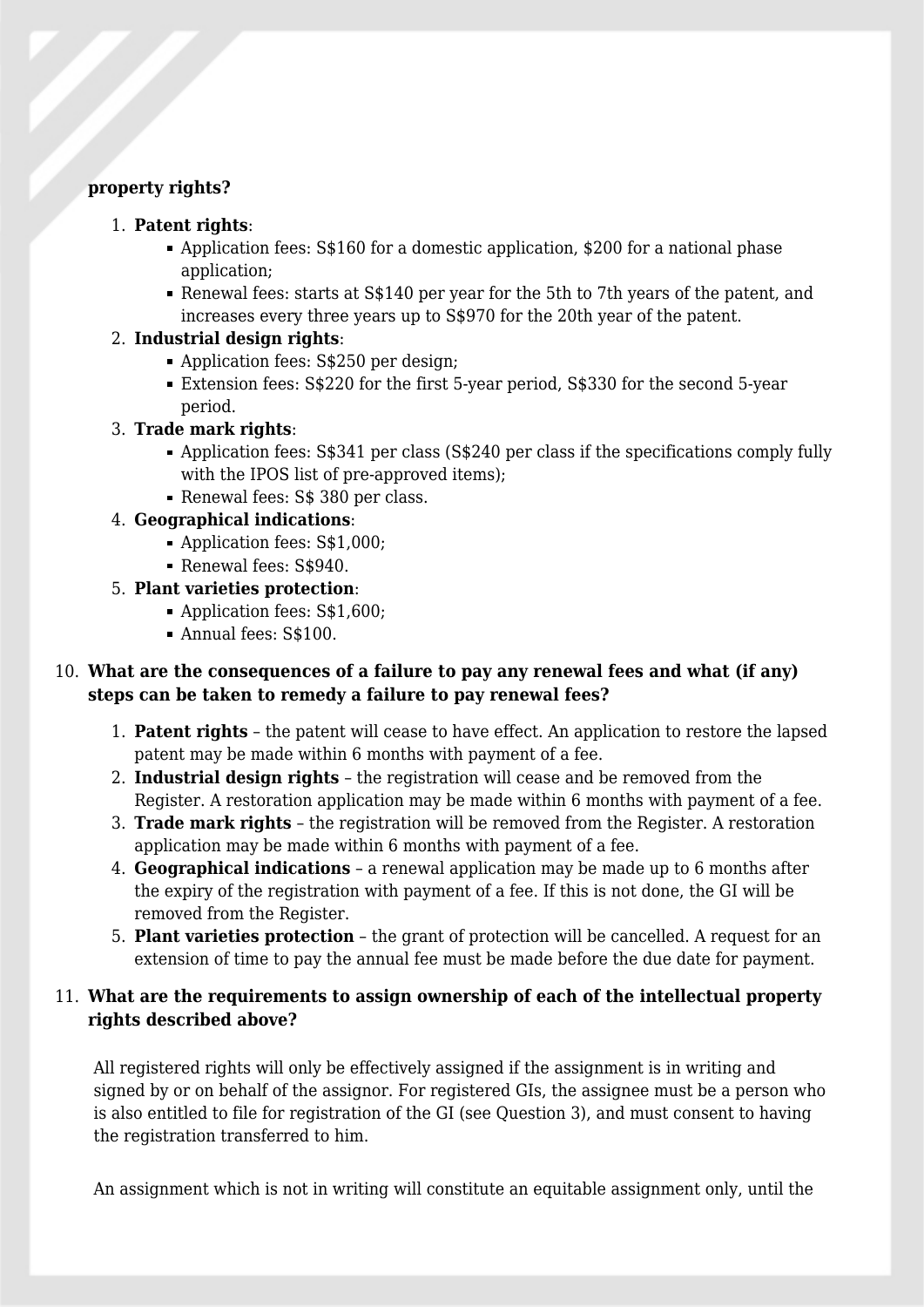equitable assignee calls for and obtains a written assignment. An equitable assignee is not entitled to certain rights, for example to bring an action for trade mark or copyright infringement in its own name.

For unregistered rights, there are generally no special requirements except for copyright and layout designs of integrated circuits, for which an assignment must be in writing and signed by or on behalf of the assignor.

#### 12. **Is there a requirement to register an assignment of any of these intellectual property rights and, if so, what is the consequence of failing to register?**

Recordal of an assignment is not mandatory, but is recommended. For registered rights, until an application is made to record an assignment, it is ineffective against a person acquiring a conflicting interest in that right in ignorance of the transaction. This is not expressly provided for in the legislation for GIs and plant varieties, but will nevertheless still be generally applicable on the basis of equity. For some rights, the assignee will also not be entitled to certain rights or remedies which accrue after the date of the assignment.

# 13. **What are the requirements to licence a third party to use each of the intellectual property rights described above?**

A licence of a registered trade mark is not effective unless it is in writing and signed by or on behalf of the licensor. There are no special requirements for the licensing of any of the other intellectual property rights.

#### 14. **Is there a requirement to register a licence of any of these intellectual property rights and, if so, what is the consequence of failing to register?**

Recordal of a licence is not mandatory, but is recommended. For registered rights, until an application is made to record a licence, it is ineffective against a person acquiring a conflicting interest in that right in ignorance of the licence. For some rights, the licensee will also not be entitled to certain rights or remedies which accrue after the date of the licence.

#### 15. **Are exclusive and non-exclusive licensees given different rights in respect of the enforcement of the licensed IP, and if so, how do those rights differ?**

- 1. **Patent rights**  Yes. Exclusive licensees have the same rights as a proprietor to bring proceedings for infringement, while non-exclusive licensees do not.
- 2. **Confidential information** No.
- 3. **Industrial design rights** Yes. Exclusive licensees have the same rights as a proprietor to bring proceedings for infringement, while non-exclusive licensees do not.
- 4. **Trade mark rights** An exclusive license may provide that the licensee shall have the same rights and remedies as if the licence had been an assignment. In such a case, the exclusive licensee may bring infringement proceedings in its own name against any person other than the proprietor. Otherwise, licensees (exclusive or not) do not have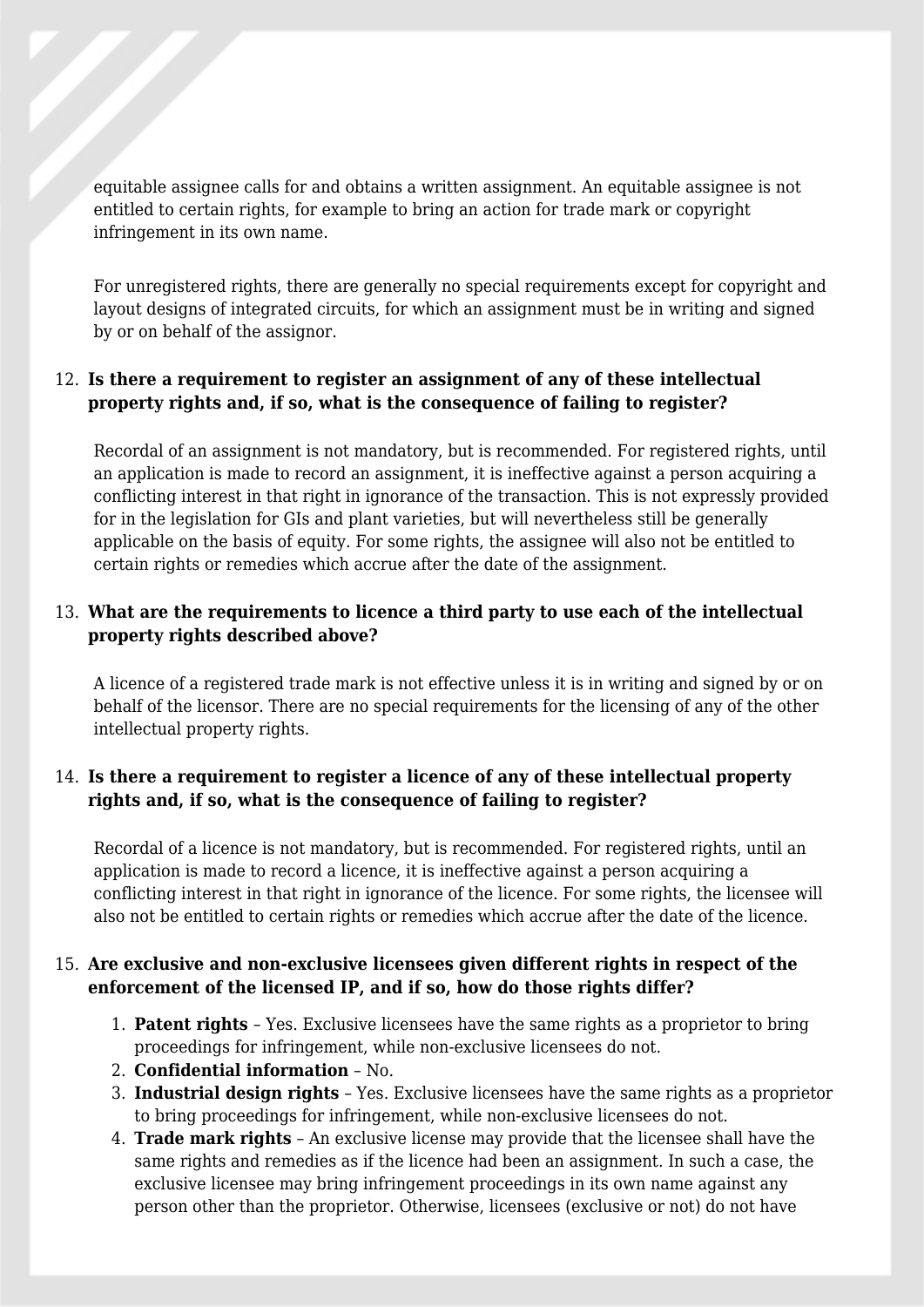rights to bring proceedings for infringement in their own name unless they have first called upon the proprietor to do so and the proprietor refuses to, or fails to do so within 2 months after being called upon.

- 5. **Geographical indications**  No.
- 6. **Copyright** Yes. Exclusive licensees have the same rights of action and are entitled to the same remedies as the owner of the copyright, except against the owner of the copyright.
- 7. **Layout designs of integrated circuits**  Yes. Exclusive licensees have the same rights against a successor in title to the owner as they have against the licensor. They also have the same rights and remedies as the owner, except against the owner.
- 8. **Plant varieties protection** No.

#### 16. **Are there criminal sanctions for infringement of any intellectual property rights, and if so, what are they and how are they invoked?**

Criminal sanctions are available in respect of the main intellectual property rights. Penalties range from a fine to a term of imprisonment of up to five years, or both.

Notably, IP rights holders may take it upon themselves to prosecute infringers upon the grant a fiat from the Attorney General's Chambers. In a private prosecution, any search and seizure will be carried out by the specialist Intellectual Property Rights Branch of the Singapore Police Force.

- 1. **Trade marks**. Counterfeiting, falsely applying a trade mark to goods, and importing and selling of counterfeits all attract criminal sanctions. The courts are strict about this and the benchmark sentence is typically a term of imprisonment, especially if the counterfeit goods were sold commercially from a permanent establishment.
- 2. **Copyright**. Dealing in a copyright work (including the importation, distribution, or sale) with the knowledge, actual or presumed, that the work is an infringing copy will attract criminal liability.
- 3. **Patents**. Falsely claiming that a product is patented or that is the subject of a pending patent application is an offence. There are, however, no criminal sanctions for patent infringement.
- 4. **Industrial Designs**. It is an offence to claim, falsely, that a design applied to any article is registered. Such a claim may be made expressly or by implication.

# 17. **What other enforcement options are available for each of the intellectual property rights described above? For example, civil court proceedings, intellectual property office proceedings, administrative proceedings, alternative dispute resolution.**

Civil court proceedings for infringement are available for all intellectual property rights. The appropriate forum depends, primarily, on the type of IPR rather than the value of the claim. Trade mark, patent, and registered design claims are properly commenced in the High Court. Copyright and passing off claims are properly commenced in the State Courts, unless their value exceeds SGD 250,000.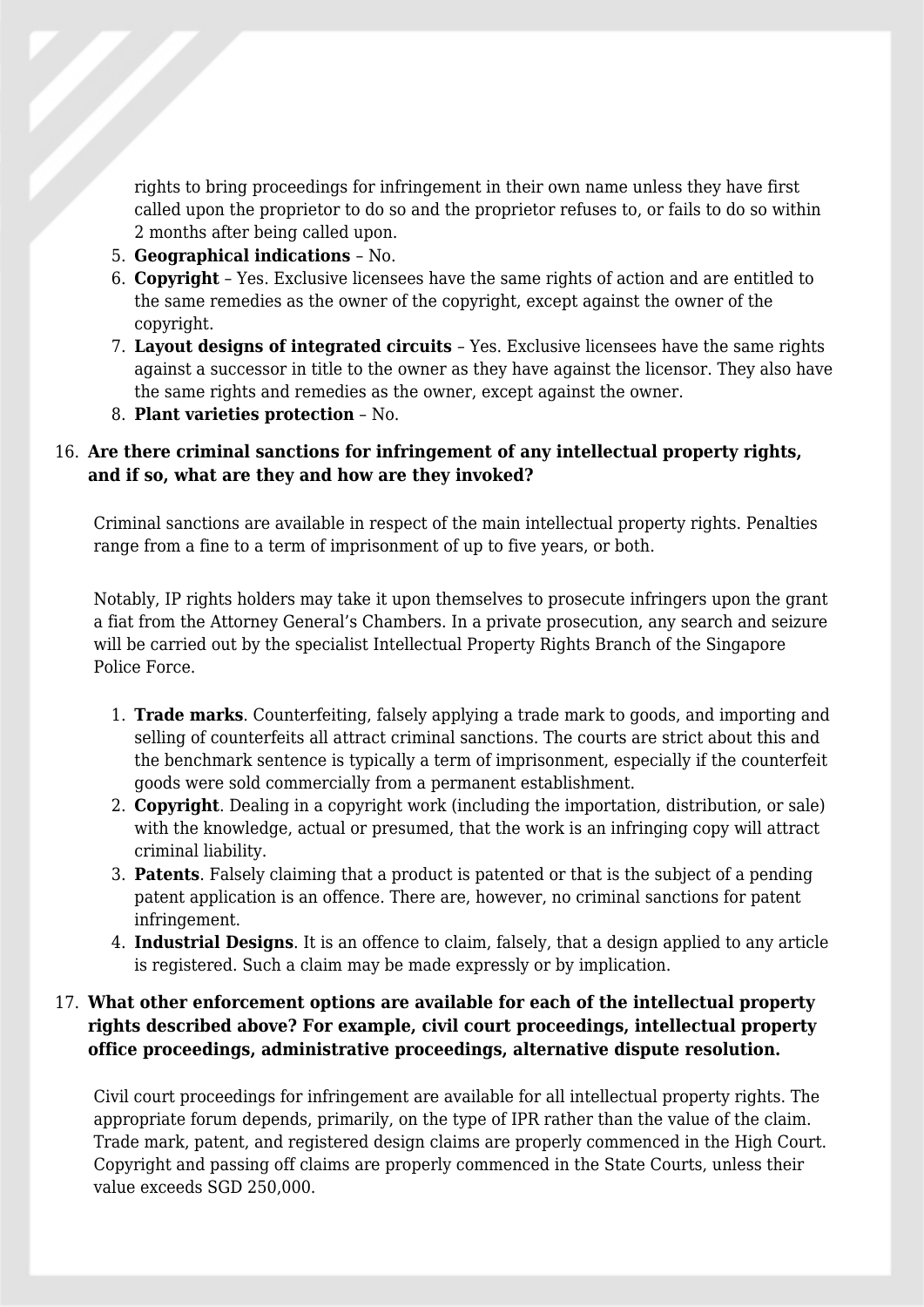All pre-registration and pre-grant proceedings are heard by IPOS. IPOS may also adjudicate revocation and invalidation disputes for trade marks and patent and design revocation proceedings.

Alternative dispute resolution mechanisms are promoted by both IPOS and the Courts. WIPO operates its own Arbitration and Mediation Center in Singapore to provide mediation in respect of trade mark, patent, and registered design disputes as well as expert determination for patent proceedings.

#### 18. **What is the length and cost of such procedures?**

The typical High Court infringement proceeding will take around two years to conclude.

Costs depend on complexity and generally range from SGD150,000 to SGD 500,000 (usually for complex patent cases). However, the successful party in litigation is usually able to recover a proportion – typically, 50-60% – of its legal costs from the other party.

Costs for proceedings before IPOS are significantly cheaper. A typical trade mark opposition will cost around SGD 20,000-30,000.

# 19. **Where court action is available, please provide details of which court(s) have jurisdiction, how to start proceedings, the basics of the procedure, the time to trial, the format of the trial, the time to judgment and award of relief and whether any appeal is available.**

Trade mark, patent, and registered design infringement claims of all values and copyright infringement and passing off claims worth more than SGD250,000 are properly commenced in the High Court. The High Court will also hear trade mark and registered design revocation claims at first instance, and patent revocation claims which arise as a counterclaim in an infringement suit.

Copyright infringement and passing off claims worth less than SGD 250,000 are properly commenced in the State Courts.

However, pending legislation proposes to simplify the current system by consolidating most civil IP disputes in the High Court, including all forms of infringement and passing off.

Proceedings in all courts are commenced by filing a Writ and Statement of Claim setting out the particulars of the claim. The parties then exchange further pleadings to delimit the issues in dispute.

This is followed by the process of discovery where the parties produce and exchange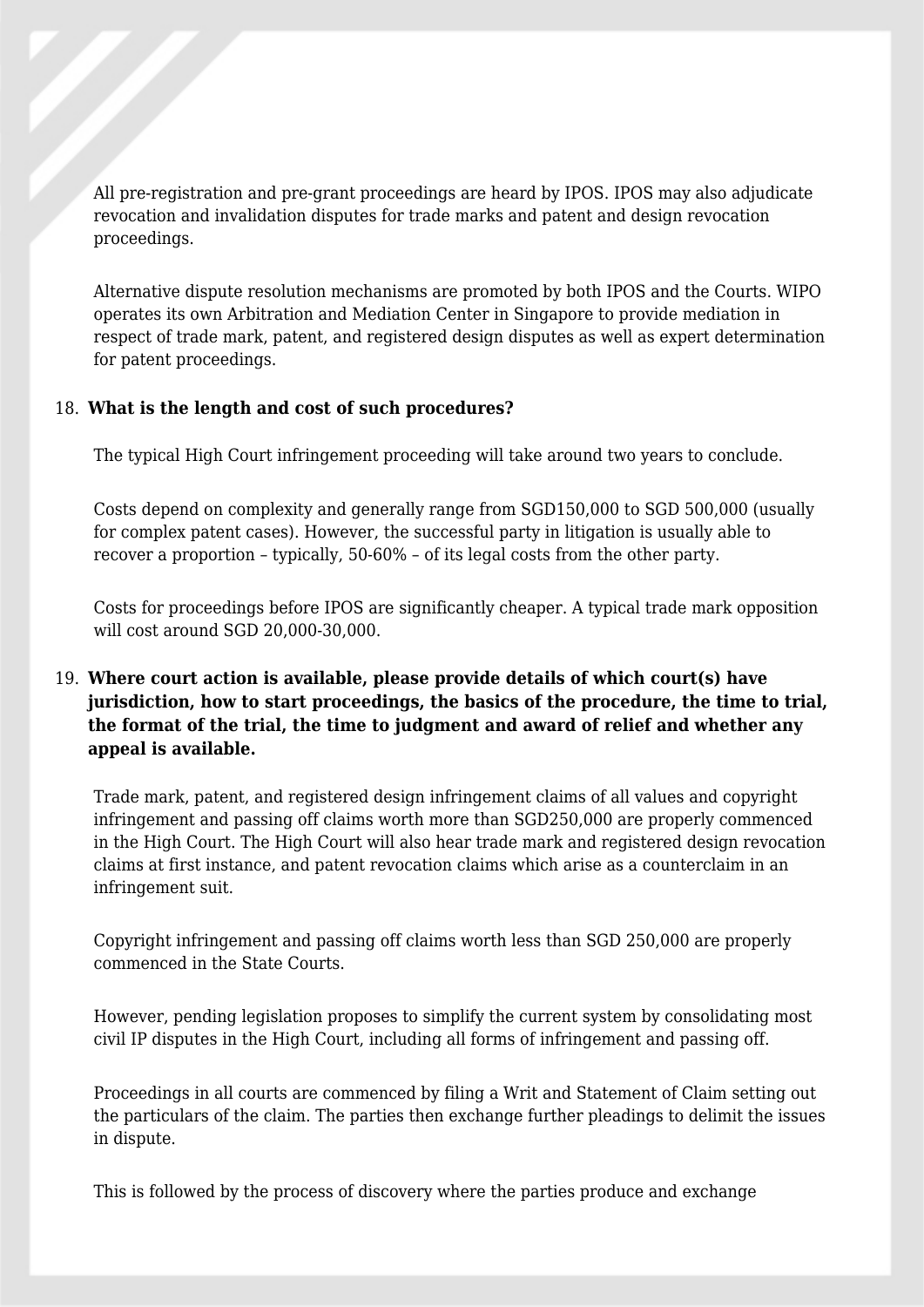documents which they may then relay upon as evidence. Interrogatories may also be requested and ordered.

Evidence for the trial is usually provided by way of affidavits of evidence-in-chief a few weeks before the commencement of trial proper. At the trial, after the parties' opening statements are made, the witnesses, both factual and expert, are subject to cross-examination by opposing counsel. After all evidence has been led, the Court usually requests for written closing submissions be filed.

A party who is not satisfied with the High Court's decision may appeal it to the apex Court of Appeal to set aside or vary the decision.

# 20. **What customs procedures are available to stop the import and/or export of infringing goods?**

A copyright or registered trade mark holder may notify Singapore Customs that infringing goods are expected to be imported into Singapore. Singapore Customs will then seize the infringing goods upon import. The intellectual property right holder will then have to institute infringement proceedings within ten working days.

Singapore Customs may also take action on their own accord to detain counterfeit goods.

# 21. **Are any non-court enforcement options or dispute resolution mechanisms mandatory in respect of intellectual property disputes in any circumstances? If so, please provide details.**

Nil.

# 22. **What options are available to settle intellectual property disputes?**

A dispute may be settled at any time, even midway through trial. If official proceedings have been commenced, a notice of discontinuance will have to be filed with the court.

Parties may also elect to refer their disputes for mediation or expert determination. However, such alternative dispute resolution mechanisms will require the consent of both parties.

# 23. **What is required to establish infringement of each of the intellectual property rights described above? What evidence is necessary in this context?**

The tests for infringement in respect of the main forms of IPRs are provided below. Very often, especially in relation to registered IPRs, a claim for infringement will beget a counterclaim for invalidity or non-use, as the case may be. One therefore has to keep an eye out for potential vulnerabilities before commencing infringement proceedings.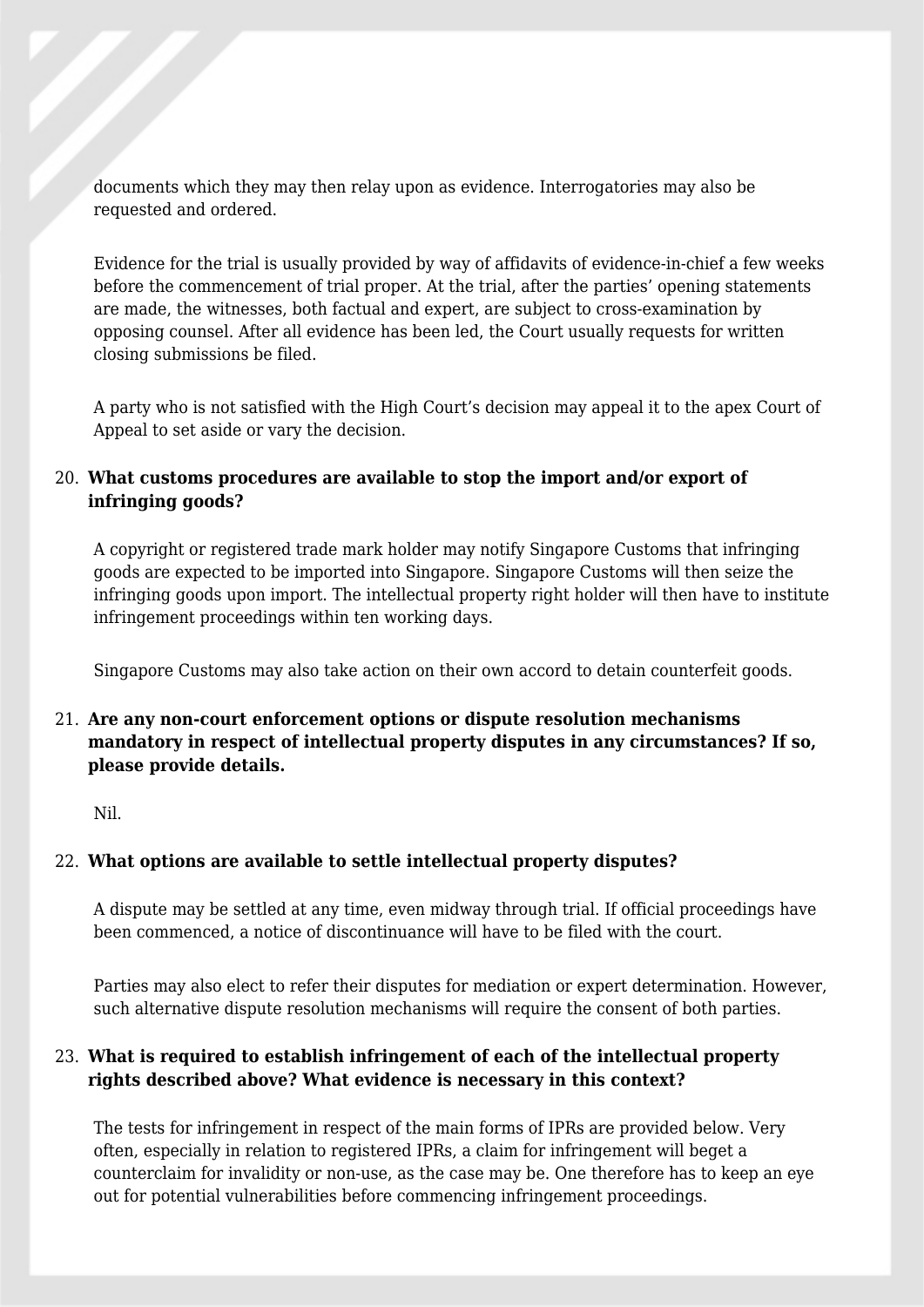- 1. **Patents**. Proving patent infringement depends on the type of patent in question different rules apply for product and process patents.
	- Where the invention is a product, there will be infringement when the infringer makes, keeps, disposes of, uses, or imports the product.
	- Where the invention is a process, there will be infringement when the infringer uses the process or offers it for use in Singapore when he knows, or ought to know, that such use is unauthorized by the patent holder.
	- Where the invention is a process, there will be infringement when the infringer disposes of, keeps, uses, or imports any product obtained directly by means of that process.
- 2. Notably, where the invention is a process for obtaining a product, the burden of proof is reversed: if the product is new or likely to have been made by the patented process, the alleged infringer will have to prove his product is not made by the patented process.A person may also be liable for indirect or secondary patent infringement by inducing or inciting the infringement of the patent.
- 3. **Trade Marks**. A person will infringe a registered trade mark if he uses an identical sign on identical goods or services.
- 4. If the competing marks and/or goods or services are merely similar (and not identical), then a likelihood of confusion must be proven. If the trade mark owner is able to prove that his trade mark is well known in Singapore, he may also sue for infringement even though his mark is not registered.
- 5. **Copyright**. A person will commit primary copyright infringement when he does any of the acts restricted by the copyright. This includes reproducing the work, communicating the work to the public, adapting the work, and performing the work in public.
- 6. A person who authorizes another to commit a primary infringement will also be liable for authorizing infringement.Lastly, a person who trades in an article knowing that it is an infringing article will be liable for secondary infringement.
- 7. **Industrial Designs**. Industrial design rights will be infringed when a person does anything which falls within the exclusive rights of the design owner. This includes making, selling, or importing for sale any article which is the subject of a registered design.

More broadly, there will also be infringement if a person makes anything which enables a protected article or its components to be manufactured in Singapore or elsewhere.

24. **How does the court acquire any necessary information (fact or technical) and in what circumstances does it do so? In particular a) Is there a technical judge, a judge with technical experience, a court appointed expert, an expert agreed by the parties, and/or parties' expert witness evidence? b) What mechanisms are available for compelling the obtaining and protecting of evidence? Is disclosure or discovery available?**

IP cases in the High Court are typically heard by specialist IP judges who possess experience and expertise in IP matters.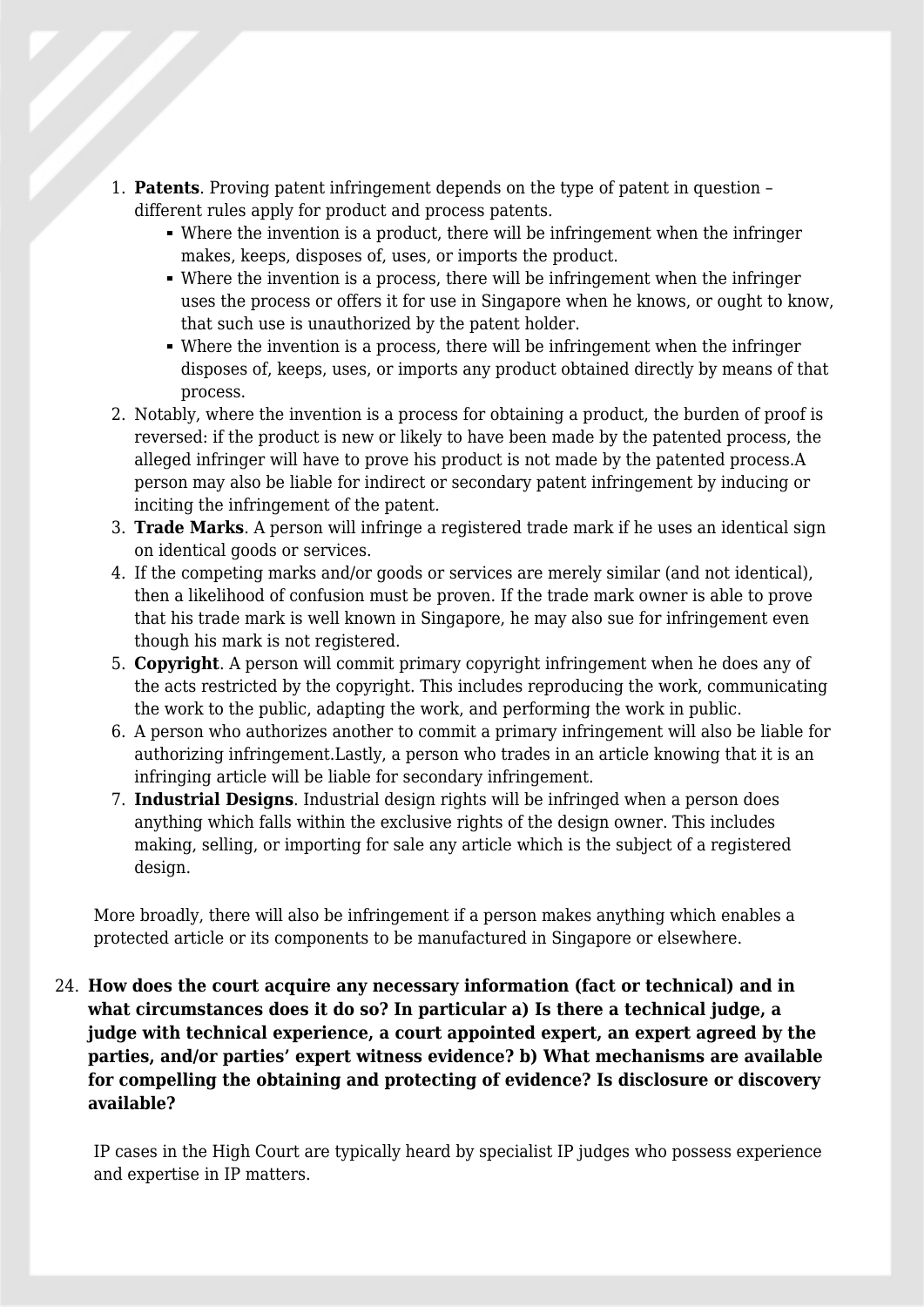The parties may also appoint their own expert witnesses. The Court also typically appoints its own independent technical expert to assist the Court in its determination, especially for patent disputes.

The Singapore legal system also provides for the process of discovery whereby parties are obligated to disclose documents which are relevant to the issues and which are in their possession, custody, or power. Notably, this obligation applies even if the documents are damaging to their own case.

Where documents provided are confidential, the parties may agree upon the provision of confidentiality undertakings prior to disclosure.

#### 25. **How is information and evidence submitted to the court scrutinised? For example, is cross-examination available and if so, how frequently is it employed in practice?**

All witnesses will be subject to cross-examination by the opposing counsel. This includes expert witnesses.

#### 26. **What defences to infringement are available?**

Generally, the first countermeasure that a defendant will call upon would be to challenge the validity of the intellectual property right in question.

Singapore also has carved out a very expansive parallel importation exception to infringement. Once a genuine product that is the subject of a patent, trade mark, or industrial design has been put on the market by the rights holder anywhere in the world, the rights holder loses his ability to oppose subsequent acts of use or resale in Singapore.

Other notable defences are detailed below.

- 1. **Patents**. Private, non-commercial acts, or acts performed for an experimental purpose will not be considered to be infringement.
- 2. A defendant may also avail itself of the "Gillette" defence by arguing that its product or process was already disclosed and part of the prior art. Thus, when the patentee claims that a defendant's product or process falls within the scope of the patent, the patent will run into issues with validity. On the other hand, if the patent is valid, then the Defendant will not infringe the same.The "Bolar" defence – which permits the clinical testing of generic drugs to be conducted during the term of the patented drug – is also available in Singapore.

Further, a patentee's remedies may be limited in the case of innocent infringement. If the infringer can prove that he was not aware, and had no reasonable grounds for supposing, that the patent existed, the court will not award damages or an account of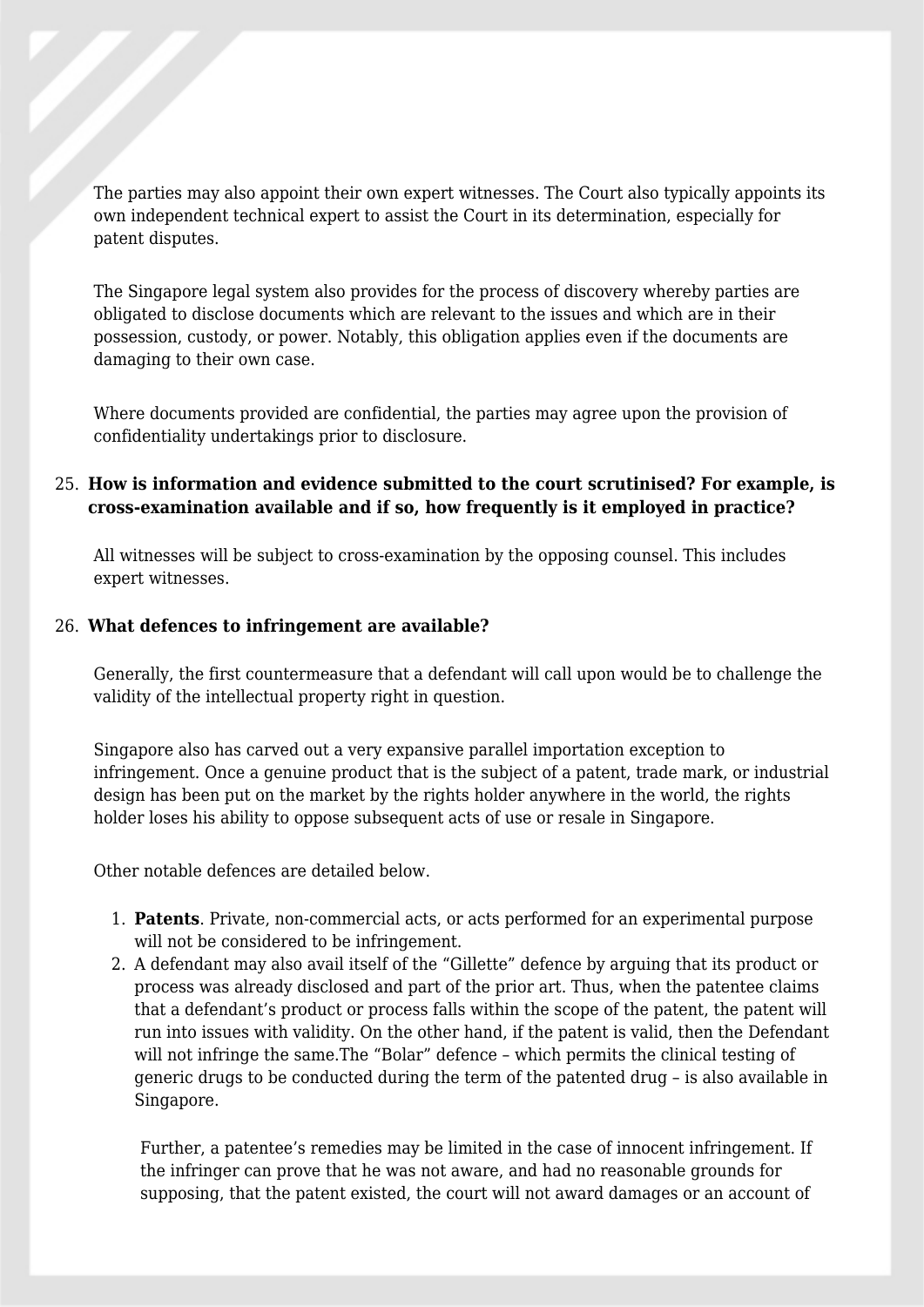profits to the patentee.

- 3. **Trade Marks**. The use of trade mark in a descriptive manner for instance, to indicate the kind, quality, or geographical origin of goods – will not be infringement. An example of this indicating that a toner cartridge is compatible with particular brand of printer.
- 4. The use of a trade mark in comparative advertising or promotion will also not be infringement if the use is considered to be fair.
- 5. **Copyright**. The foremost defence of fair dealing involves taking into account a host of factors including whether the dealing is non-commercial, how much of the work was copied, and the effect of the dealing on the potential market for the work.
- 6. The use of a copyrighted work for criticism or review, for reporting current events, or as part of judicial proceedings will not be considered to be infringement.
- 7. **Industrial Designs**. The use of a registered design for a private non-commercial purpose will not be infringement. Neither will the use the design for the purpose of analysis, research, or teaching.

Like the case with patents, there is also some leeway given for innocent infringement. Although not a defence, if the infringer can prove that he was not aware, and had no reasonable grounds for supposing, that the design in question was registered, the court will not award damages or an account of profits to the design holder.

# 27. **Who can challenge each of the intellectual property rights described above?**

There are no *locus standi* requirements to bring invalidation or revocation proceedings against a patent or trade mark. Any person may institute such proceedings.

Revoking a registered design, however, requires a plaintiff to have an interest in the matter.

#### 28. **When may a challenge to these intellectual property rights be made (e.g. during any registration process or at any time during the subsistence of the right)?**

(a) **Trade Marks**. A trade mark may be challenged via opposition to prevent its registration. Post-registration, it may be challenged by invalidation or non-use revocation proceedings.

(b) **Patents**. A patent may be challenged pre-grant only as to whether the patentee is entitled to own the patent. Post grant, the validity of a patent may be challenged via a patent revocation or by way of a counterclaim in an infringement action.

(c) **Industrial Designs**. A registered design may only be revoked after registration.

# 29. **Briefly, what is the forum and the procedure for challenging each of these intellectual property rights and what are the grounds for a finding of invalidity of**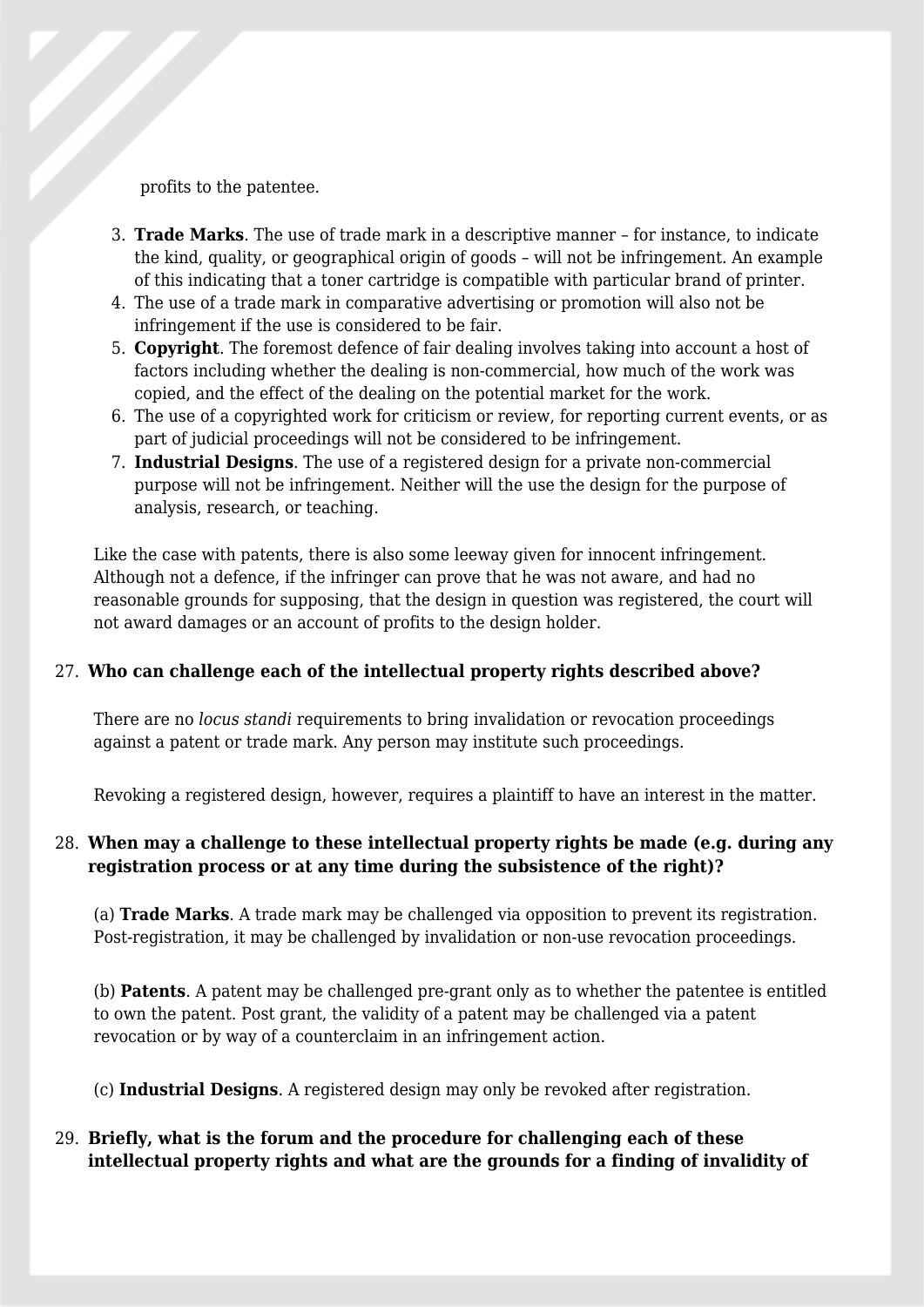#### **each of these intellectual property rights?**

(a) **Trade Marks**. A trade mark may be challenged on the same grounds as that in an opposition, which include the following: that the trade mark is non-distinctive, descriptive, liable to mislead the public, that it was registered in bad faith, or that it conflicts with a senior mark.

A trade mark may also be revoked if it has not been used in Singapore for five years.

Trade mark invalidation or revocation proceedings may be commenced either at the Registry or in the High Court.

(b) **Patents**. A patent may be challenged on grounds that the patentable invention was not new, that the specification discloses additional matter, that an illegitimate amendment was made to the specification, or that the patent was obtained fraudulently.

The validity of a patent may be challenged at the Registry. If challenged in the High Court it must be by way of a counterclaim in an infringement suit.

(c) **Industrial Designs**. A registered design may be challenged on grounds including the following: that the design is not new, that the design is dictated solely by function, or that right holder is not the rightful owner of the design.

A registered design may be challenged either at the Registry or in the High Court.

#### 30. **Are there any other methods to remove or limit the effect of any of the intellectual property rights described above, for example, declaratory relief or licences of right?**

A third party seeking market entry may apply for a declaration from the Court that its proposed conduct or goods does not infringe a particular patent or registered industrial design.

The Court may also grant a compulsory license to work a patented invention where it is necessary to remedy an anti-competitive practice. For instance, such a compulsory license may be ordered where there is a market for the patented invention in Singapore and the patented proprietor has no valid reason for failing to supply this market on reasonable terms.

#### 31. **What remedies (both interim and final) are available for infringement of each of the intellectual property rights described above?**

Apart from the usual final injunctions and monetary remedies, an intellectual property rights holder may also seek the following non-exclusive remedies: